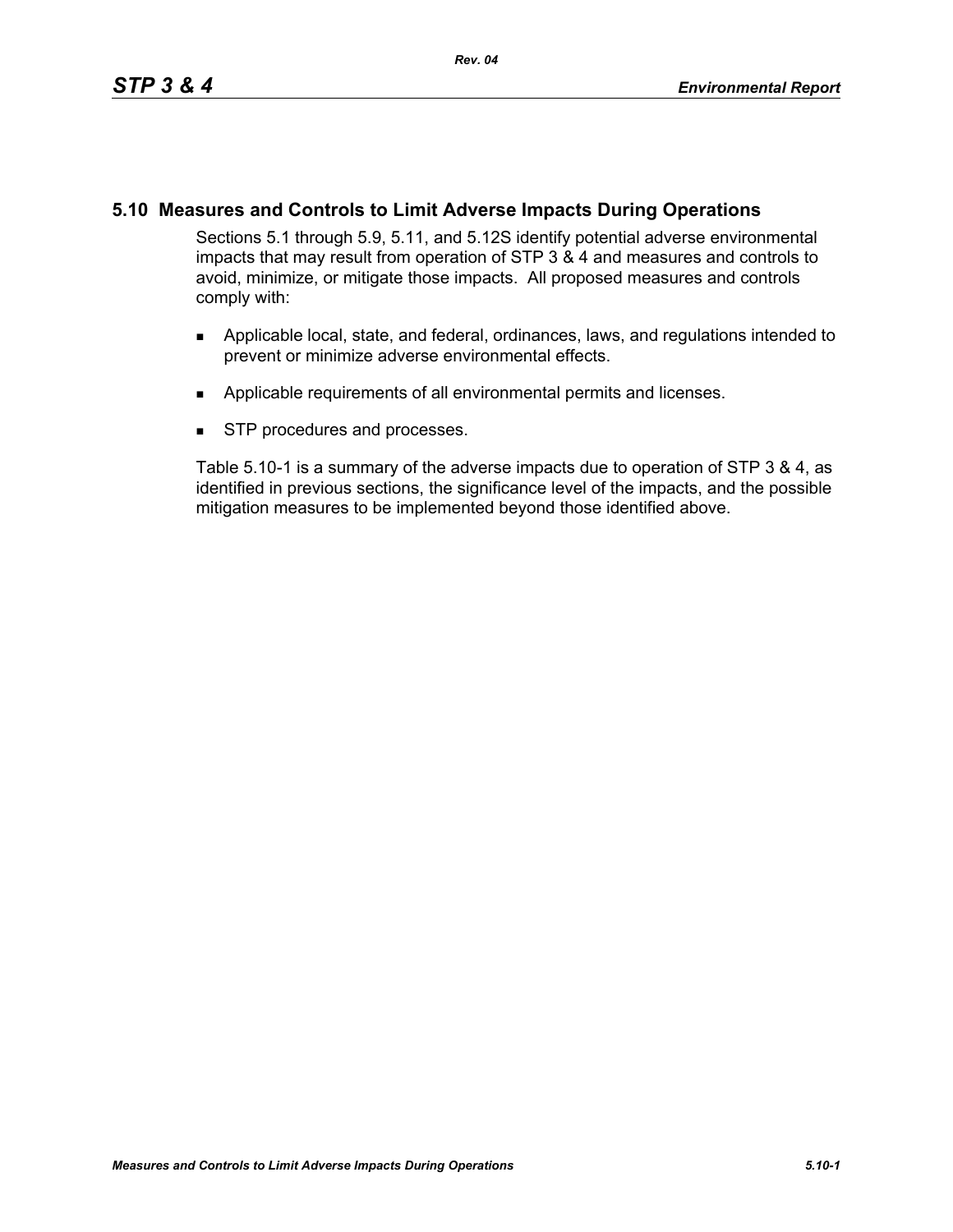| Impact                                                                      | <b>Description of Potential Impact</b>                                                                                                                                                                                        | <b>Potential</b><br>Impact<br>Significance<br>[1] | <b>Planned Control Program</b>                                                                                                                                                                                                                                                                                                                                                                                                                                                                                                                                                       |
|-----------------------------------------------------------------------------|-------------------------------------------------------------------------------------------------------------------------------------------------------------------------------------------------------------------------------|---------------------------------------------------|--------------------------------------------------------------------------------------------------------------------------------------------------------------------------------------------------------------------------------------------------------------------------------------------------------------------------------------------------------------------------------------------------------------------------------------------------------------------------------------------------------------------------------------------------------------------------------------|
| 5.1 Land-Use Impacts                                                        |                                                                                                                                                                                                                               |                                                   |                                                                                                                                                                                                                                                                                                                                                                                                                                                                                                                                                                                      |
| 5.1.1 The Site<br>and Vicinity                                              | Approximately 90 acres of land will be<br>permanently dedicated to the plant until<br>decommissioning. [2]                                                                                                                    | $\mathsf S$                                       | There are no practical measures of mitigation for this impact.                                                                                                                                                                                                                                                                                                                                                                                                                                                                                                                       |
|                                                                             | Salt deposition affects to vegetation potentially<br>impacting land use in the surrounding area.                                                                                                                              | S                                                 | Salt deposition in the immediate vicinity of the cooling tower, out<br>to 660 feet from the centerline of the cooling towers, is predicted<br>to have a maximum of 420160 pounds per acre per month during<br>the Summer season. Salt deposition in all areas greater than<br>13001600 feet from the centerline of both the cooling towers will<br>be below 8.9 pounds per acre per month, which is the NUREG-<br>1555 threshold for leaf damage. Cooling tower and heat<br>dissipation system will be monitored for operate under rules and<br>regulations governing these systems. |
|                                                                             | Offsite land use impacts attributed to operations<br>workforce population growth. Increase in<br>development for commercial and residential<br>purposes. [2]                                                                  | $S-M$                                             | Maintain communication with local and regional government to<br>disseminate project information so they have the opportunity to<br>plan accordingly.                                                                                                                                                                                                                                                                                                                                                                                                                                 |
|                                                                             | Operation of new units would result in an<br>increase in the total volume of solid waste<br>generated at the STP site. [2]                                                                                                    | S                                                 | All federal, Texas, and local requirements and standards would<br>be met regarding handling, transportation, and offsite land<br>disposal of the solid waste at licensed facilities. STPNOC has<br>recycling and waste minimization programs currently in place.                                                                                                                                                                                                                                                                                                                     |
| 5.1.2<br><b>Transmission</b><br><b>Corridors and</b><br><b>Offsite Area</b> | Impacts to offsite land from disposal of<br>radiological (low and high level) and non-<br>radiological wastes that would be generated at<br>STP 3 & 4. The wastes would be disposed of in<br>offsite disposal facilities. [2] | S                                                 | Disposal area(s) for non-radiological and low level radiological<br>waste would be a permitted waste disposal facility with a land use<br>designated for such activities. For high level wastes. Disposal<br>area would be operated under appropriate regulations and<br>guidelines until such time an NRC-licensed high-level waste<br>disposal facility is constructed. At that time, the storage area<br>could be restored for other uses.                                                                                                                                        |

 $5.10 - 2$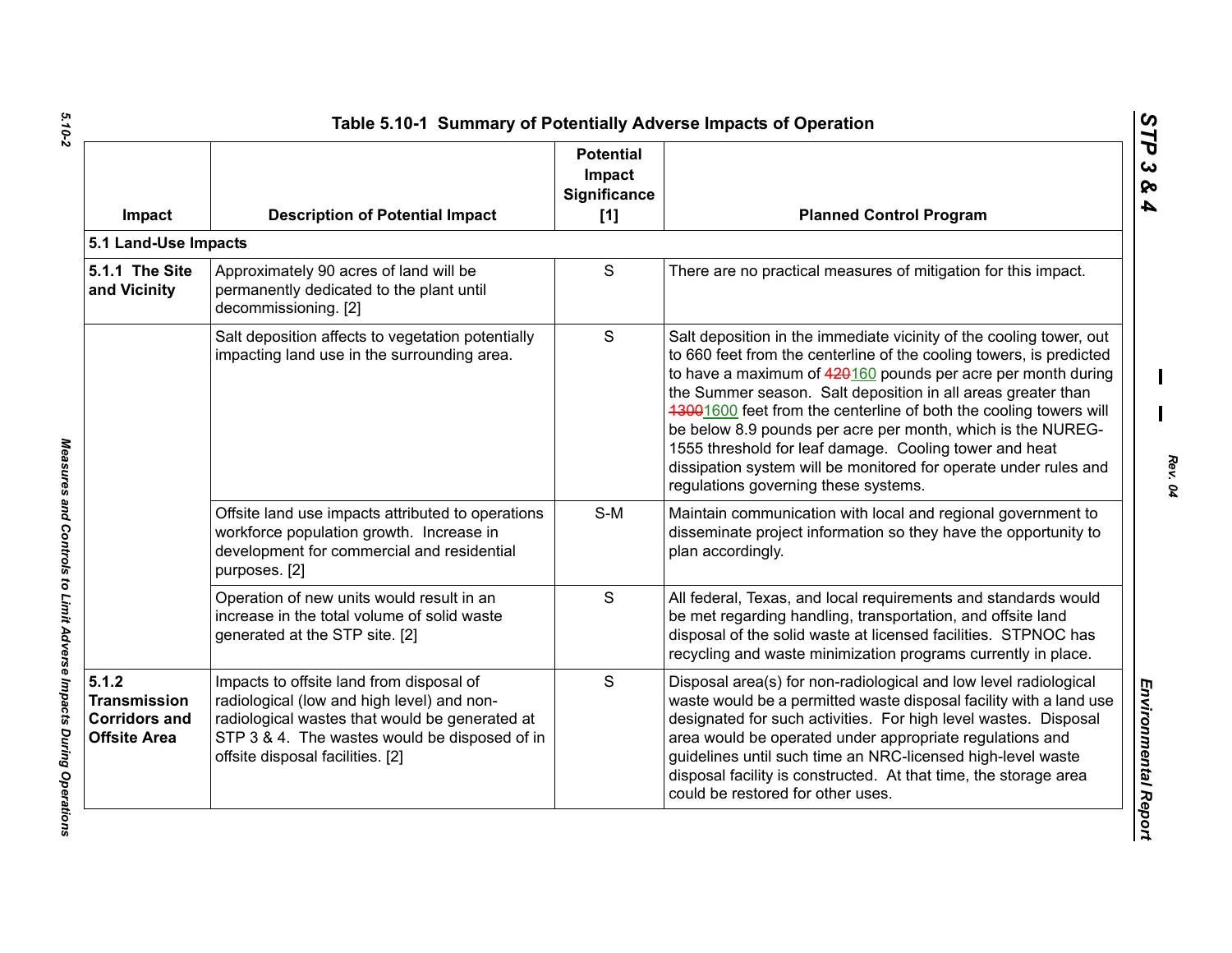| Impact                                                                               | <b>Description of Potential Impact</b>                                                                                                                                                                                                                                                                                                                                                                                                                                   | <b>Potential</b><br>Impact<br>Significance<br>[1] | <b>Planned Control Program</b>                                                                                                                                                                                                                                                                                                                                                                                                                                                                                                                                                                                                                                                                                                                                                                                                                                                          |
|--------------------------------------------------------------------------------------|--------------------------------------------------------------------------------------------------------------------------------------------------------------------------------------------------------------------------------------------------------------------------------------------------------------------------------------------------------------------------------------------------------------------------------------------------------------------------|---------------------------------------------------|-----------------------------------------------------------------------------------------------------------------------------------------------------------------------------------------------------------------------------------------------------------------------------------------------------------------------------------------------------------------------------------------------------------------------------------------------------------------------------------------------------------------------------------------------------------------------------------------------------------------------------------------------------------------------------------------------------------------------------------------------------------------------------------------------------------------------------------------------------------------------------------------|
| 5.1.3 Historic<br><b>Properties</b>                                                  | Potential impacts to historic resources due to<br>operation of project.                                                                                                                                                                                                                                                                                                                                                                                                  | <b>NA</b>                                         | Texas Historical Commission concurs that ongoing operations<br>and maintenance activities of STP 1 & 2 would have no effect on<br>historic properties. Since no additional corridors are required for<br>STP 3 & 4, there should also be no effect on historic properties.                                                                                                                                                                                                                                                                                                                                                                                                                                                                                                                                                                                                              |
| 5.2 Water-Related Impacts                                                            |                                                                                                                                                                                                                                                                                                                                                                                                                                                                          |                                                   |                                                                                                                                                                                                                                                                                                                                                                                                                                                                                                                                                                                                                                                                                                                                                                                                                                                                                         |
| 5.2.1<br>Hydrologic<br><b>Alterations and</b><br><b>Plant Water</b><br><b>Supply</b> | Potential hydrologic impacts from the withdrawal<br>from the Chicot Aquifer. Makeup water for the<br>ultimate heat sink (mechanical draft cooling<br>towers) would be pumped from five existing and<br>proposed groundwater wells-at least one<br>additional groundwater well. [2]                                                                                                                                                                                       | $\mathsf S$                                       | <b>STPNOC will apply to Coastal Plains Groundwater Conservation</b><br>District for an increase in the site's current groundwater permit-<br>from 3000 acre feet per year to 3500 acre feet per year up to the<br>current permitted limit with the remainder of the water-<br>requirements met by water from the Main Cooling Reservoir-<br>(MCR). Total site groundwater demand remains below the site<br>groundwater permit limit. The MCR and Colorado River are<br>alternative water sources if required. Additional well(s) would be<br>permitted under applicable CPGCD and TCEQ requirements, and<br>would not involve a request for an increase in the permit limit.<br>Withdrawal groundwater from the deep confined Chicot aquifer,<br>limiting impacts to those local wells in the deep aquifer.<br>Conduct groundwater monitoring as required by groundwater use<br>permit. |
| 5.2.2 Water-Use<br><b>Impacts</b>                                                    | Potential hydrologic impacts to the Colorado<br>River from pumping of water to the MCR. Water<br>would be withdrawn from the Colorado River and<br>added to the MCR to replace water lost to<br>evaporation, seepage, blowdown from the MCR,<br>and as needed as the result of maximum<br>operating conditions at the rate of 42,60422,799<br>gpm during normal operations and 44,77947,489<br>gpm during maximum operations, as contained<br>in the current permit. [2] | S                                                 | No mitigation would be required.                                                                                                                                                                                                                                                                                                                                                                                                                                                                                                                                                                                                                                                                                                                                                                                                                                                        |

 $5.10 - 3$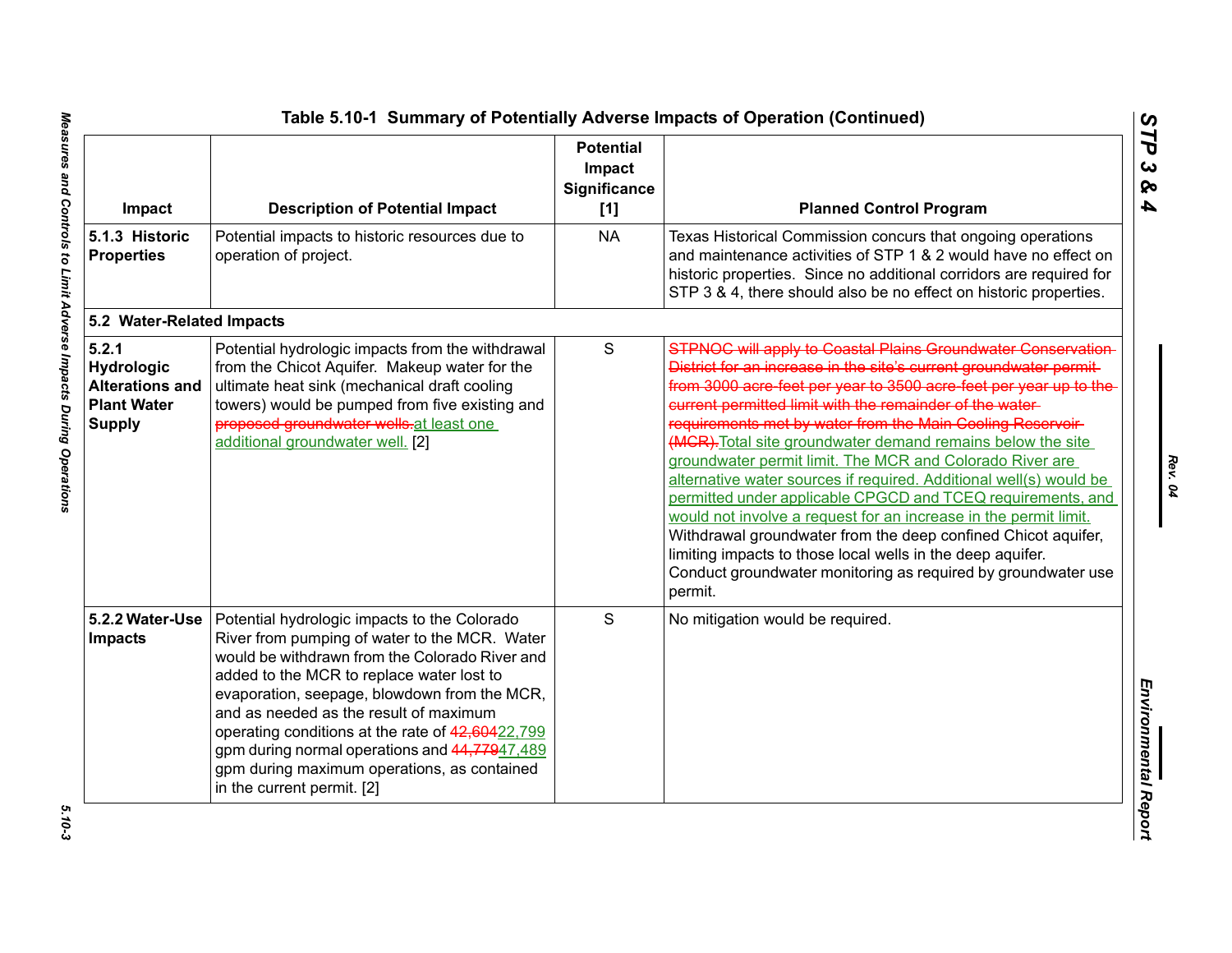| Impact                                     | <b>Description of Potential Impact</b>                                                                                                                                                                                                                                                                                                                                                             | <b>Potential</b><br>Impact<br>Significance<br>$[1]$ | <b>Planned Control Program</b>                                                                                                                                                                                                                                                                                                                                                                                                                                                                                                                                         |
|--------------------------------------------|----------------------------------------------------------------------------------------------------------------------------------------------------------------------------------------------------------------------------------------------------------------------------------------------------------------------------------------------------------------------------------------------------|-----------------------------------------------------|------------------------------------------------------------------------------------------------------------------------------------------------------------------------------------------------------------------------------------------------------------------------------------------------------------------------------------------------------------------------------------------------------------------------------------------------------------------------------------------------------------------------------------------------------------------------|
| 5.2.3 Water<br><b>Quality Impacts</b>      | Potential water quality impacts to the Colorado<br>River from discharges from the MCR, which<br>would receive and dilute all STP 3 & 4 water and<br>wastewater discharges. Discharges to the<br>Colorado River are anticipated to be needed<br>when water quality deteriorates in the MCR.<br>Discharge limits would be established by the<br>Texas Commission on Environmental Quality<br>(TCEQ). | S                                                   | Obtain Texas Pollution Discharge Elimination System (TPDES)<br>permit and comply with its discharge limits and monitoring<br>requirements.                                                                                                                                                                                                                                                                                                                                                                                                                             |
| 5.3 Cooling System Impact                  |                                                                                                                                                                                                                                                                                                                                                                                                    |                                                     |                                                                                                                                                                                                                                                                                                                                                                                                                                                                                                                                                                        |
| 5.3.1 Intake<br><b>System</b>              | Entrainment, impingement and entrapment of<br>aquatic organisms at the power plant water<br>intake structure. [2]                                                                                                                                                                                                                                                                                  | S                                                   | Intake structure is designed with the "Best Available Technology."<br>The MCR is a closed cycle cooling system that minimizes<br>withdrawal of river water. Impingement, entrainment and<br>entrapment were minimized by other design features: (1) the<br>intake was oriented in such a way as to reduce attractant flows,<br>(2) the approach velocity at the traveling screens was designed to<br>be 0.5 fps or less, and (3) the RMPF was equipped with a fish<br>"handling and bypass" system. This is a pre-existing system, so<br>no mitigation is anticipated. |
| 5.3.2<br><b>Discharge</b><br><b>System</b> | The addition of STP 3 & 4 is expected to<br>increase the frequency of blowdown from the<br>MCR to the Colorado River. [2]                                                                                                                                                                                                                                                                          | S                                                   | Obtain TPDES permit and comply with its discharge limits and<br>monitoring requirements. The MCR would be operated such that<br>discharges would not be made when the river flow is less than<br>800 cubic feet per second (cfs) and the volume would not exceed<br>12.5% of river flow, allowing a dilution of the already diluted STP<br>3 & 4 cooling system effluent of at least 8.                                                                                                                                                                                |

*STP 3 & 4*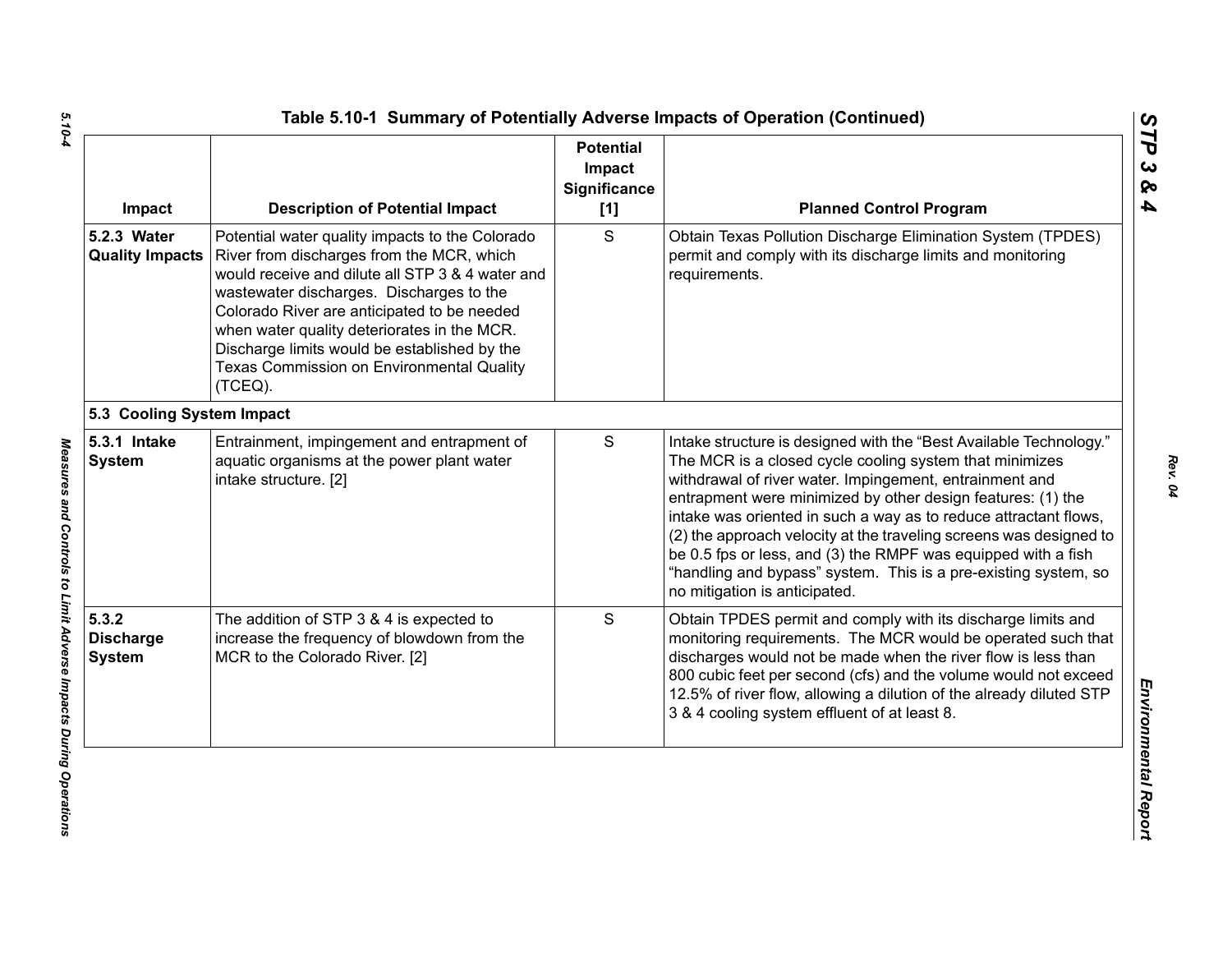| Impact                                                            | <b>Description of Potential Impact</b>                                                                                                                                                                                                                                                             | <b>Potential</b><br>Impact<br>Significance<br>[1] | <b>Planned Control Program</b>                                                                                                                                                                                                                                                                                                                                                                                   |
|-------------------------------------------------------------------|----------------------------------------------------------------------------------------------------------------------------------------------------------------------------------------------------------------------------------------------------------------------------------------------------|---------------------------------------------------|------------------------------------------------------------------------------------------------------------------------------------------------------------------------------------------------------------------------------------------------------------------------------------------------------------------------------------------------------------------------------------------------------------------|
|                                                                   | Non-radioactive wastewater discharges will<br>increase as a result of the operation of the new<br>units' operation, such as additional cooling water<br>system blowdown, permitted wastewater from<br>the new units' auxiliary system, and storm water<br>runoff from new impervious surfaces. [2] | S                                                 | Discharges would be in accordance with applicable TCEQ water<br>quality standards. STPNOC will revise the existing Storm Water<br>Pollution Prevention Plan (SWPPP). The impacts due to the new<br>impervious surfaces will be negligible due to Best Management<br>Practices.                                                                                                                                   |
|                                                                   | $\mathbf S$<br>Impacts to the Colorado River riverbed due to<br>discharge from the MCR.                                                                                                                                                                                                            |                                                   | Discharges would be diffused to limit scouring to immediate area<br>of the discharge point.                                                                                                                                                                                                                                                                                                                      |
| 5.3.3 Heat-Discharge System                                       |                                                                                                                                                                                                                                                                                                    |                                                   |                                                                                                                                                                                                                                                                                                                                                                                                                  |
| 5.3.3.1 Heat<br><b>Dissipation to</b><br>the<br><b>Atmosphere</b> | Potential visual impacts from cooling tower<br>plumes.                                                                                                                                                                                                                                             | $\mathbf S$                                       | Operation of the STP 3 & 4 cooling towers would result in plumes<br>that would occur in each direction of the compass and would be<br>spread over a wide area, reducing the time that the plume would<br>be visible from any particular location. The average plume<br>lengths would be short and would not be long enough to reach<br>the site boundary in most directions. No mitigation would be<br>required. |
|                                                                   | Potential impacts to agriculture and vegetation in<br>the area due to atmospheric effects from<br>operations of the STP 3 & 4 cooling towers.                                                                                                                                                      | S                                                 | Operation of the cooling towers could lead to minor shadowing,<br>very small increase in precipitation, increases in ground-level<br>humidity in the immediate vicinity, and salt deposition that is a<br>fraction of the level needed to have visible effects on vegetation<br>outside the site boundaries (greater than 43001600-feet). No<br>mitigation would be required.                                    |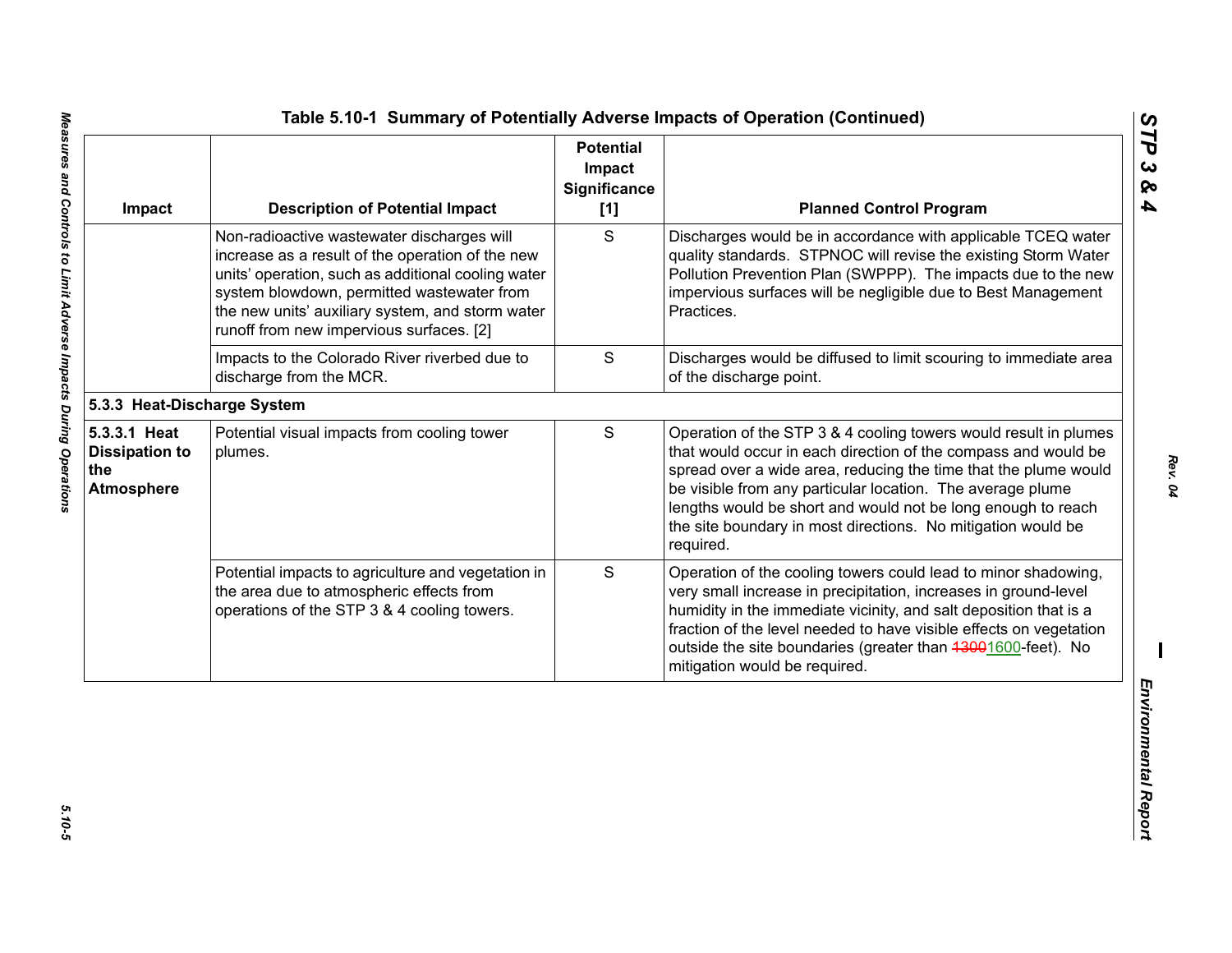| Impact                                             | <b>Description of Potential Impact</b>                                                                                                                                                                                                                                                           | <b>Potential</b><br>Impact<br><b>Significance</b><br>[1] | <b>Planned Control Program</b>                                                                                                                                                                                           |
|----------------------------------------------------|--------------------------------------------------------------------------------------------------------------------------------------------------------------------------------------------------------------------------------------------------------------------------------------------------|----------------------------------------------------------|--------------------------------------------------------------------------------------------------------------------------------------------------------------------------------------------------------------------------|
| 5.3.3.2<br><b>Terrestrial</b><br><b>Ecosystems</b> | Potential stressing of vegetation within the site<br>boundary from salt deposition resulting from the<br>operation of the STP 3 & 4 cooling towers.<br>Vegetation stress could result either directly by<br>deposition of salts onto foliage or indirectly from<br>accumulation in the soil. [2] | S                                                        | Salt deposition from mechanical cooling tower operation would be<br>a fraction of the level that leads to leaf damage outside of a<br>13001600-feet radius from the cooling towers. Mitigation would<br>not be required. |
|                                                    | Inclusion of STP 3 & 4 in the existing cooling<br>reservoir system will lead to an increase in<br>operating water level, potentially impacting<br>existing shoreline vegetation and terrestrial biota<br>using the reservoir. [2]                                                                | S                                                        | Prey species will eventually recolonize along the new shoreline.<br>There are other foraging areas in the vicinity until recolonization.<br>Further mitigation would not be required.                                    |
|                                                    | Potential impacts to wildlife from noise from the<br>STP 3 & 4 cooling towers.                                                                                                                                                                                                                   | S                                                        | Noise from cooling towers singly and cumulatively would be less<br>than the level that startles birds or small mammals beyond the<br>immediate vicinity of the towers. No mitigation would be required.                  |
|                                                    | Potential impact to avian populations from<br>collisions of individuals with cooling towers. [2]                                                                                                                                                                                                 | S                                                        | Cooling towers of a low height would be used. Low height would<br>cause negligible mortality in birds.                                                                                                                   |
| 5.3.4 Impacts<br>to Members of<br>the Public       | Potential impact to members of the public from<br>noise emitted by STP 3 & 4 cooling towers.                                                                                                                                                                                                     | S                                                        | Noise levels 400 feet from the cooling towers are estimated to be<br>less than <60-65 dBA, a level characterized by NRC in NUREG-<br>1555 as of small significance. No mitigation would be required.                     |
|                                                    | Potential health impact to members of the public<br>from contact with human disease-causing<br>thermophilic microorganisms in the MCR.                                                                                                                                                           | S                                                        | No mitigation would be required since access to the MCR is<br>restricted and design and operation of the MCR does not promote<br>an average temperature that is optimal for thermophilic<br>microorganisms.              |
|                                                    | 5.4 Radiological Impacts of Normal Operation                                                                                                                                                                                                                                                     |                                                          |                                                                                                                                                                                                                          |
| 5.4.1 Exposure<br><b>Pathways</b>                  | Potential impacts to environment due to small<br>discharges of radioactive liquids and gases. [2]                                                                                                                                                                                                | S                                                        | Monitor radiological releases as required by radiological<br>monitoring program.                                                                                                                                         |

5.10-6

*Rev. 04*

*5.10-6 Measures and Controls to Limit Adverse Impacts During Operations*  Measures and Controls to Limit Adverse Impacts During Operations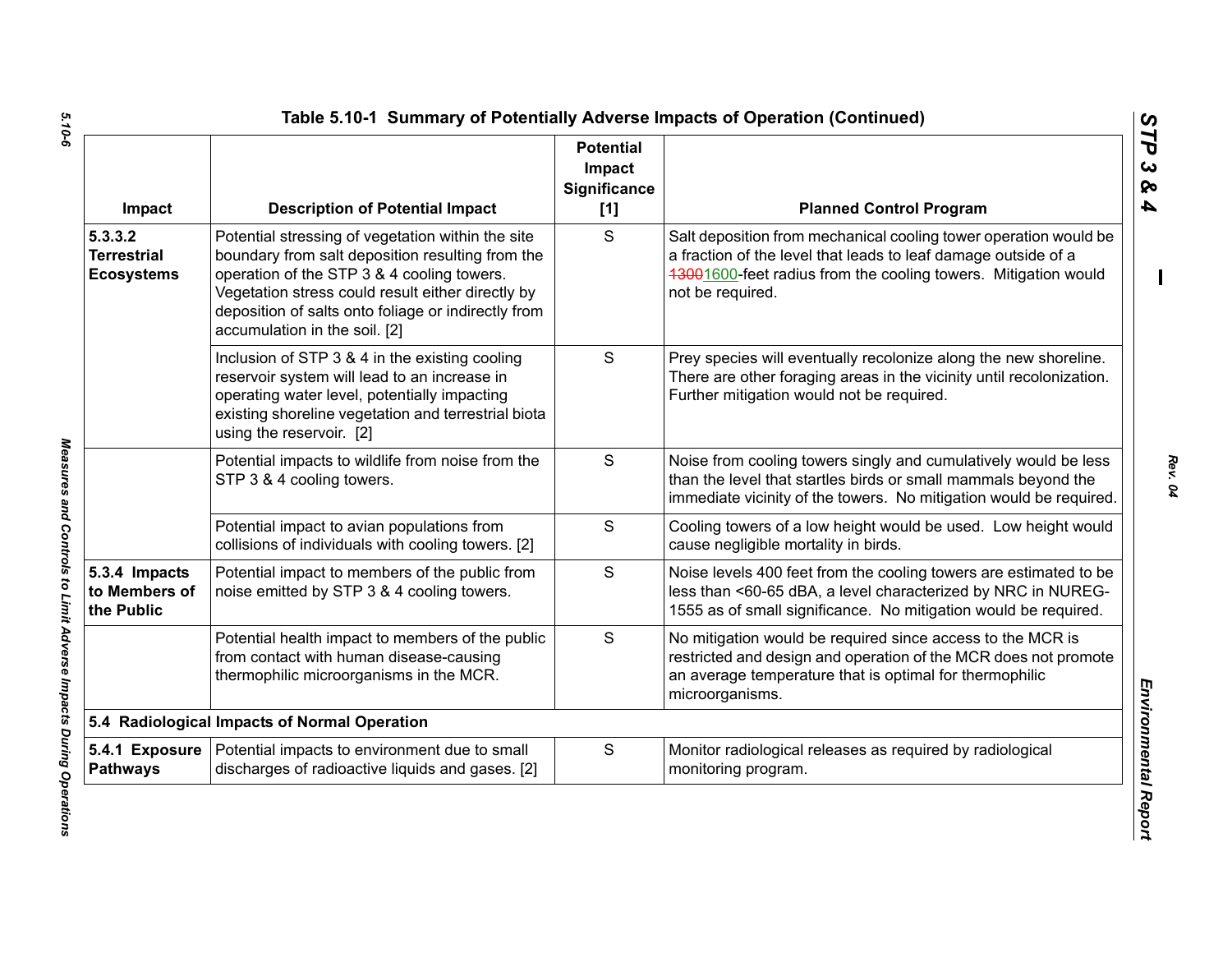| Impact                                                                | <b>Description of Potential Impact</b>                                                                                                                                                                                                                                                                                           | <b>Potential</b><br>Impact<br>Significance<br>[1] | <b>Planned Control Program</b>                                                                                                                                                                                                                                                                                                                                                                                                                                                                                          |
|-----------------------------------------------------------------------|----------------------------------------------------------------------------------------------------------------------------------------------------------------------------------------------------------------------------------------------------------------------------------------------------------------------------------|---------------------------------------------------|-------------------------------------------------------------------------------------------------------------------------------------------------------------------------------------------------------------------------------------------------------------------------------------------------------------------------------------------------------------------------------------------------------------------------------------------------------------------------------------------------------------------------|
| 5.4.2 Radiation<br>Doses to<br><b>Members of the</b><br><b>Public</b> | Potential impacts to the public within 50 miles of<br>the plant.                                                                                                                                                                                                                                                                 | S                                                 | Potential liquid pathway doses would be 2.93E-4 millirem per<br>year per unit for total body for the maximally exposed individual<br>and 0.0017 person-rem per year (2 units) for collective total body<br>doses to the public within 50 miles. Potential gaseous pathway<br>doses would be 0.4 millirem per year for total body for the<br>maximally exposed individual and 0.50 person-rem per year for<br>the collective total body Monitor radiological releases as required<br>by radiological monitoring program. |
| 5.4.3 Impacts<br>to Members of<br>the Public                          | Potential health impacts to members of the<br>public from exposure to radiological releases.<br>Modeling using the design and operational<br>parameters of STP 3 & 4 results in estimated<br>doses to the public that are within the design<br>objectives of 10 CFR 50 Appendix I and within<br>regulatory limits of 40 CFR 190. | S                                                 | Monitor radiological releases as required by radiological<br>monitoring program.                                                                                                                                                                                                                                                                                                                                                                                                                                        |
| 5.4.4 Impacts<br>to Biota Other<br>than Members<br>of the Public      | Potential impacts to terrestrial and aquatic<br>ecosystems from chronic radiation exposure<br>(much less than 100 mrad/day) caused by the<br>small discharges of radioactive liquids and gases<br>from the operation of STP 3 & 4.                                                                                               | S                                                 | Monitor radiological releases as required by radiological<br>monitoring program.                                                                                                                                                                                                                                                                                                                                                                                                                                        |
| 5.4.5<br>Occupational<br>Radiation<br><b>Doses</b>                    | Potential health impacts to workers from<br>radiation exposure of an annual maximum of<br>dose of 98.9 person-rem per unit.                                                                                                                                                                                                      | S                                                 | Monitor radiological releases as required by radiological<br>monitoring program.                                                                                                                                                                                                                                                                                                                                                                                                                                        |

*STP 3 & 4*

 $5.10 - 7$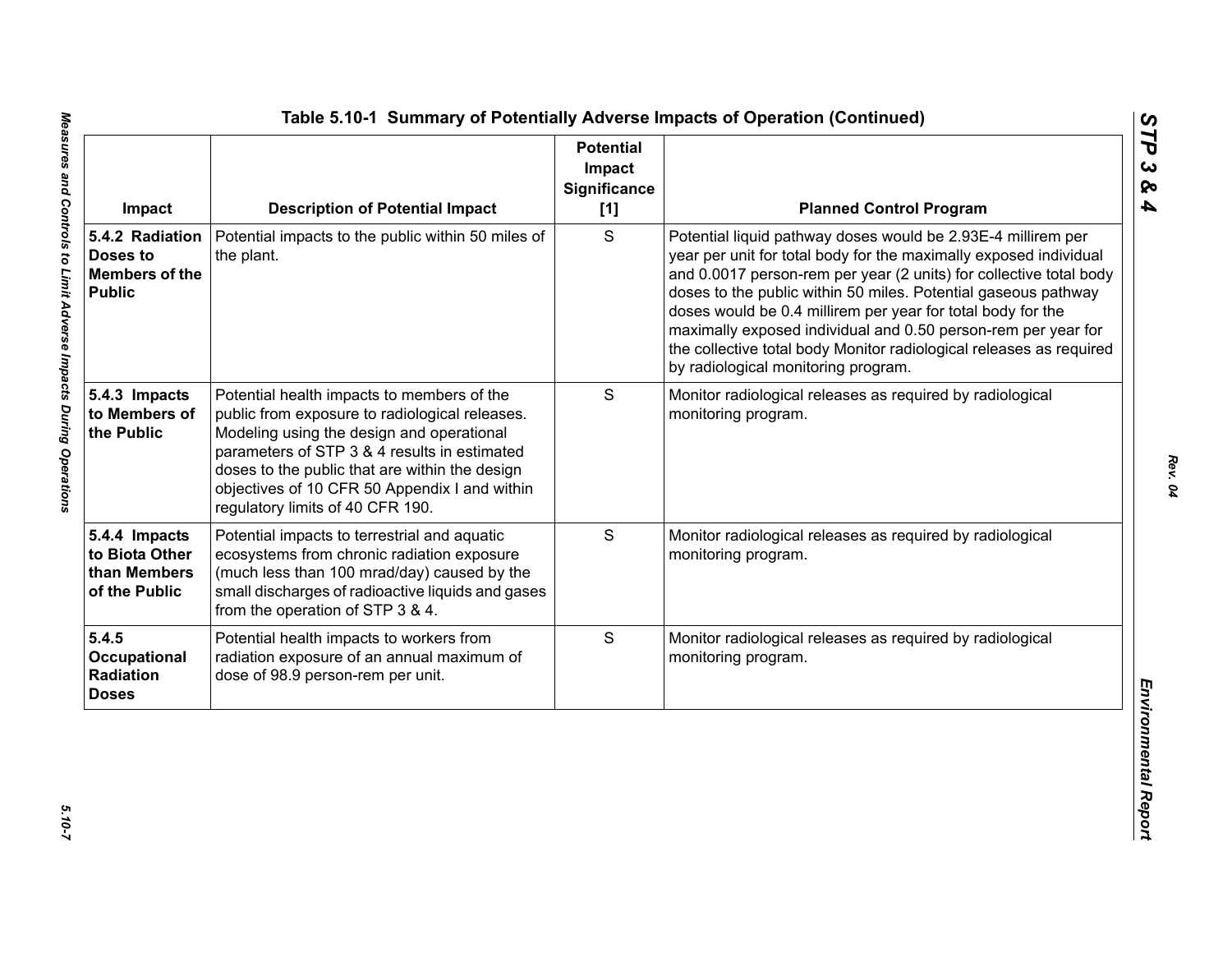| Impact                                                                    | <b>Description of Potential Impact</b>                                                                                                                                                                                                                                                                                                               | <b>Potential</b><br>Impact<br>Significance<br>[1] | <b>Planned Control Program</b>                                                                                                                |
|---------------------------------------------------------------------------|------------------------------------------------------------------------------------------------------------------------------------------------------------------------------------------------------------------------------------------------------------------------------------------------------------------------------------------------------|---------------------------------------------------|-----------------------------------------------------------------------------------------------------------------------------------------------|
|                                                                           | 5.5 Environmental Impact of Waste                                                                                                                                                                                                                                                                                                                    |                                                   |                                                                                                                                               |
| 5.5.1 Non-<br><b>Radioactive</b><br><b>Waste System</b><br><b>Impacts</b> | Potential impacts to water quality of Colorado<br>River from increase in discharges from the MCR.<br>The reservoir would be receiving an increased<br>volume of wastewater, increased amount of<br>chemicals in its receipt of water and wastewater<br>from STP 3 & 4 systems, and treated wastewater<br>from a new sanitary waste treatment system. | S                                                 | Obtain TPDES permit and comply with its discharge limits and<br>monitoring requirements.                                                      |
|                                                                           | Potential impacts to water quality of surface<br>water due to increased volume of storm water<br>resulting from new impervious surfaces. [2]                                                                                                                                                                                                         | S                                                 | Conduct storm water monitoring as required by storm water<br>permit.<br>Revise the SWPPP to avoid/minimize releases of contaminated<br>water. |
|                                                                           | Potential impacts to air quality from emissions of<br>auxiliary systems operated on an intermittent<br>basis. [2]                                                                                                                                                                                                                                    | S                                                 | Comply with the state of Texas permit limits and regulations for<br>operating air emission sources.                                           |
|                                                                           | Operation of new units would result in an<br>increase in the total volume of solid waste<br>generated at the STP site. Potential impacts to<br>environment offsite due to disposal of solid<br>waste generated as a result of the operation of<br>STP 3 & 4. [2]                                                                                     | S                                                 | Implement existing no radioactive solid waste reuse and recycling<br>policies.                                                                |
| 5.5.2 Mixed<br><b>Waste Impacts</b>                                       | Potential impacts to environment offsite due to<br>disposal of up to 5 cubic meters of mixed waste<br>that could be generated as a result of the<br>operation of STP 3 & 4.                                                                                                                                                                          | S                                                 | Update existing STP waste minimization plan for operation of<br>STP 3 & 4.                                                                    |
|                                                                           | Potential health impacts to workers due to<br>potential exposure to chemicals during handling<br>and storage of mixed wastes.                                                                                                                                                                                                                        | S                                                 | Implement materials handling and safety procedures.                                                                                           |

 $5.10 - 8$ *5.10-8 Measures and Controls to Limit Adverse Impacts During Operations* 

Measures and Controls to Limit Adverse Impacts During Operations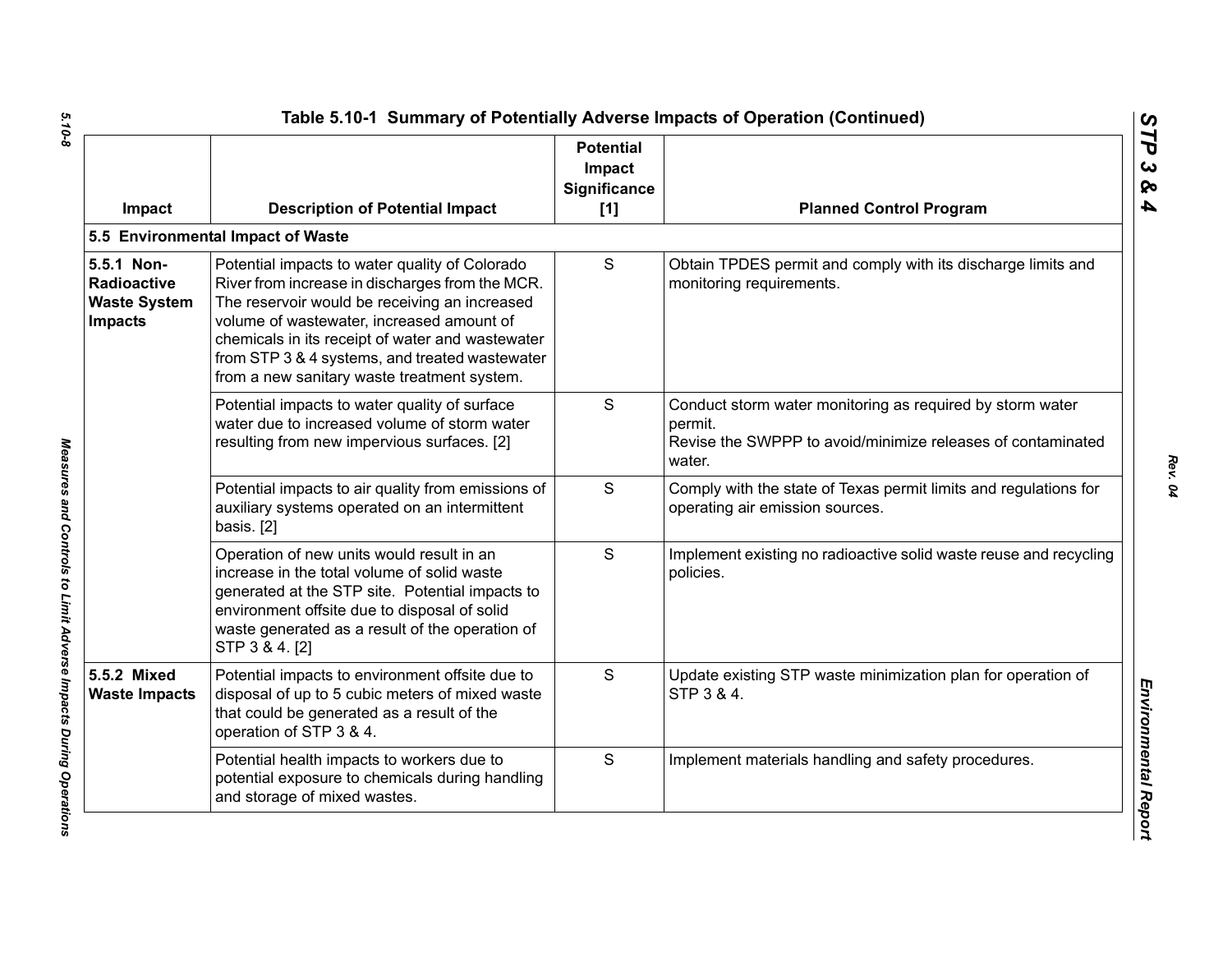| Impact                                           | <b>Description of Potential Impact</b>                                                                                                                                                                              | <b>Potential</b><br>Impact<br><b>Significance</b><br>[1] | <b>Planned Control Program</b>                                                                                                                                                                                                                                                                                                                                                                                                                                                                                                                                                                                                                                                                                 |
|--------------------------------------------------|---------------------------------------------------------------------------------------------------------------------------------------------------------------------------------------------------------------------|----------------------------------------------------------|----------------------------------------------------------------------------------------------------------------------------------------------------------------------------------------------------------------------------------------------------------------------------------------------------------------------------------------------------------------------------------------------------------------------------------------------------------------------------------------------------------------------------------------------------------------------------------------------------------------------------------------------------------------------------------------------------------------|
|                                                  | Potential health impacts to offsite workers and<br>emergency response personnel due to exposure<br>to chemical and radiological hazards during<br>accidental releases and cleanup activities.                       | S                                                        | Revise Integrated Spill Contingency Plan as necessary to<br>address handling and transport of mixed waste generated at STP<br>384.                                                                                                                                                                                                                                                                                                                                                                                                                                                                                                                                                                             |
|                                                  | 5.6 Transmission System Impacts                                                                                                                                                                                     |                                                          |                                                                                                                                                                                                                                                                                                                                                                                                                                                                                                                                                                                                                                                                                                                |
| 5.6.1<br><b>Terrestrial</b><br><b>Ecosystems</b> | Potential impacts to vegetation and habitat within<br>the transmission line rights of way from routine<br>maintenance of woody vegetative growth by<br>manual and mechanical methods and<br>herbicides.             | $\mathsf S$                                              | There will be no increase in transmission line maintenance due to<br>the addition of STP 3 & 4. Mitigation is not required for current<br>maintenance activities associated with STP 1 & 2; therefore,<br>mitigation is not anticipated with the addition of STP 3 & 4 (Note:<br>maintenance is performed the transmission system owners).                                                                                                                                                                                                                                                                                                                                                                     |
| 5.6.2 Aquatic<br><b>Ecosystems</b>               | Potential water quality impacts and subsequent<br>impacts to populations of important aquatic<br>species from maintenance activities in<br>transmission corridors that lie at or near water<br>bodies and wetlands. | S                                                        | There will be no increase in transmission line maintenance due to<br>the addition of STP 3 & 4. The use of chemicals (chiefly<br>herbicides) in right-of-way vegetation management is also a<br>public concern, but potentially toxic effects of these chemicals are<br>mitigated by the use of EPA-registered formulations that are<br>approved for use in utility rights-of-way. All four of the<br>transmission service providers require chemical applicators to be<br>trained in the safe use of herbicides and require supervisory<br>personnel to hold Texas Department of Agriculture Commercial<br>Pesticide Applicators Licenses (Note: maintenance is performed<br>the transmission system owners). |
| 5.6.3 Impacts<br>of Members of<br>the Public     | Potential health impacts to members of the<br>public from transmission lines.                                                                                                                                       | S                                                        | Induced current from transmission lines would be less than 5<br>millamperes. No mitigation would be required.                                                                                                                                                                                                                                                                                                                                                                                                                                                                                                                                                                                                  |

 $5.10 - 9$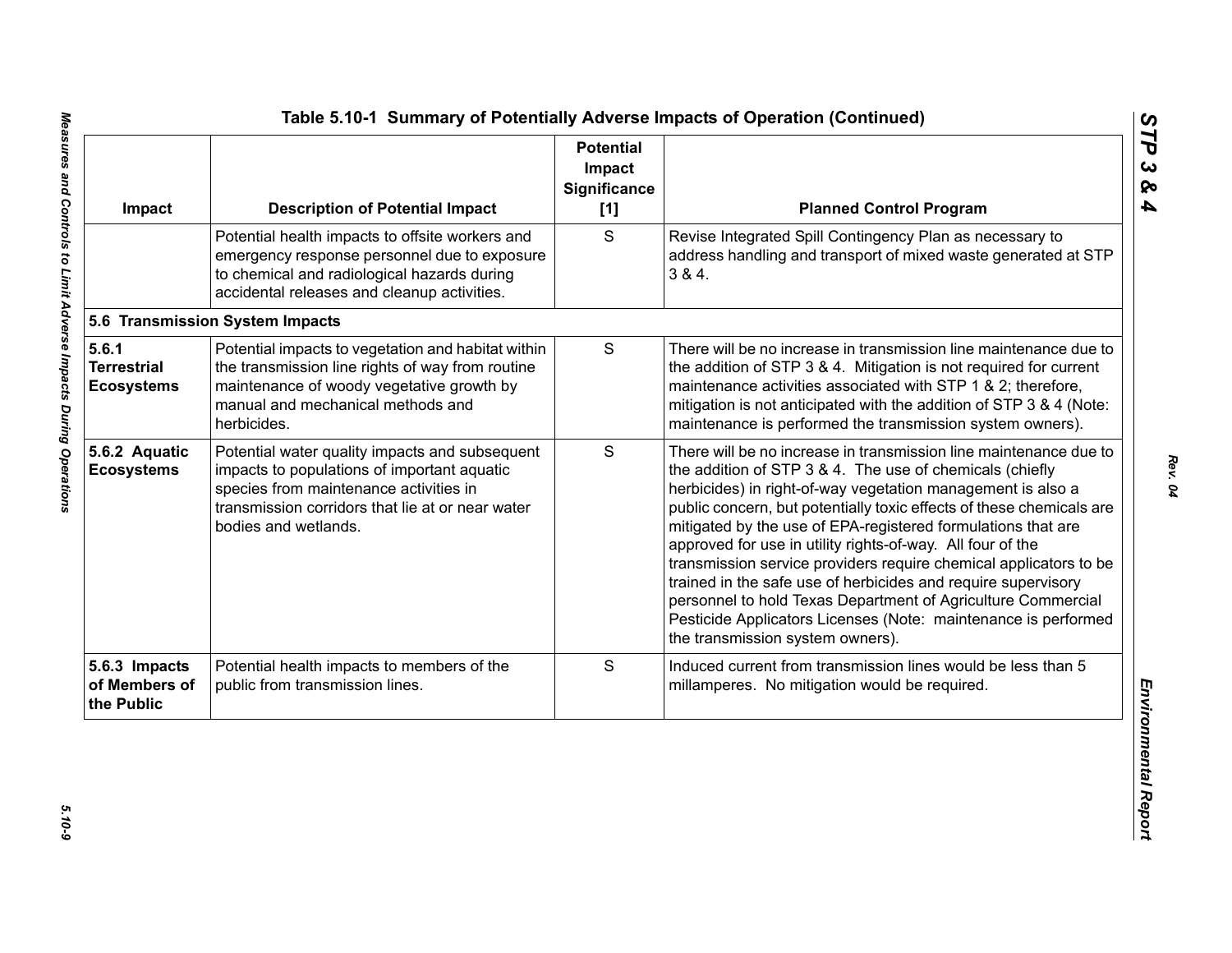| Impact                              | <b>Description of Potential Impact</b>                                                                                                                                                                                                                                                                                                                                                                                                                                        | <b>Potential</b><br>Impact<br><b>Significance</b><br>[1] | <b>Planned Control Program</b>                                                                                                                                                                                                                                                                                           |
|-------------------------------------|-------------------------------------------------------------------------------------------------------------------------------------------------------------------------------------------------------------------------------------------------------------------------------------------------------------------------------------------------------------------------------------------------------------------------------------------------------------------------------|----------------------------------------------------------|--------------------------------------------------------------------------------------------------------------------------------------------------------------------------------------------------------------------------------------------------------------------------------------------------------------------------|
|                                     | 5.7 Uranium Fuel Cycle Impacts                                                                                                                                                                                                                                                                                                                                                                                                                                                |                                                          |                                                                                                                                                                                                                                                                                                                          |
|                                     | 5.7.1 Land Use   Potential impacts to land use from fuel cycle.<br>Total annual land requirements for fuel cycle<br>support would be 21 permanently committed<br>acres and 160 temporarily committed acres per<br>unit.                                                                                                                                                                                                                                                       | S                                                        | Impacts to land from the fuel cycle, in comparison with land<br>requirements for fossil fuel fired plant, are small and mitigation<br>would not be required.                                                                                                                                                             |
| 5.7.2 Water<br><b>Use</b>           | Potential impacts to water resources from fuel<br>cycle. Total annual water use for the fuel cycle<br>would be $1.82 \times 10^{10}$ gallons per unit. [2]                                                                                                                                                                                                                                                                                                                    | S                                                        | Practical mitigation for this impact does not exist.                                                                                                                                                                                                                                                                     |
| 5.7.3 Fossil<br><b>Fuel Impacts</b> | Potential impacts to fossil fuel resources from<br>fuel cycle.                                                                                                                                                                                                                                                                                                                                                                                                                | S                                                        | Electric energy needs for fuel cycle would be less than 5% of the<br>output of one of the proposed units. Natural gas consumption for<br>fuel cycle support if used instead to generate electricity would<br>yield less than 0.4% of the energy output of one of the proposed<br>units. No mitigation would be required. |
| 5.7.4 Chemical<br><b>Effluents</b>  | Potential impacts to air and water quality from<br>fuel cycle. Gaseous effluents would be less than<br>0.052% of all 2005 US $SO_2$ emissions and less<br>than 0.012% of all 2005 US $NO_x$ emissions.<br>Liquid effluents from fuel enrichment and<br>fabrication are subject to federal, state, and/or<br>local requirements and limitations. Milling<br>chemical effluents are not released in quantities<br>sufficient to have significant impacts on the<br>environment. | S                                                        | All chemical discharges released into the environment are subject<br>to requirements and limitations set by an appropriate federal,<br>state, or local agency.                                                                                                                                                           |

*STP 3 & 4*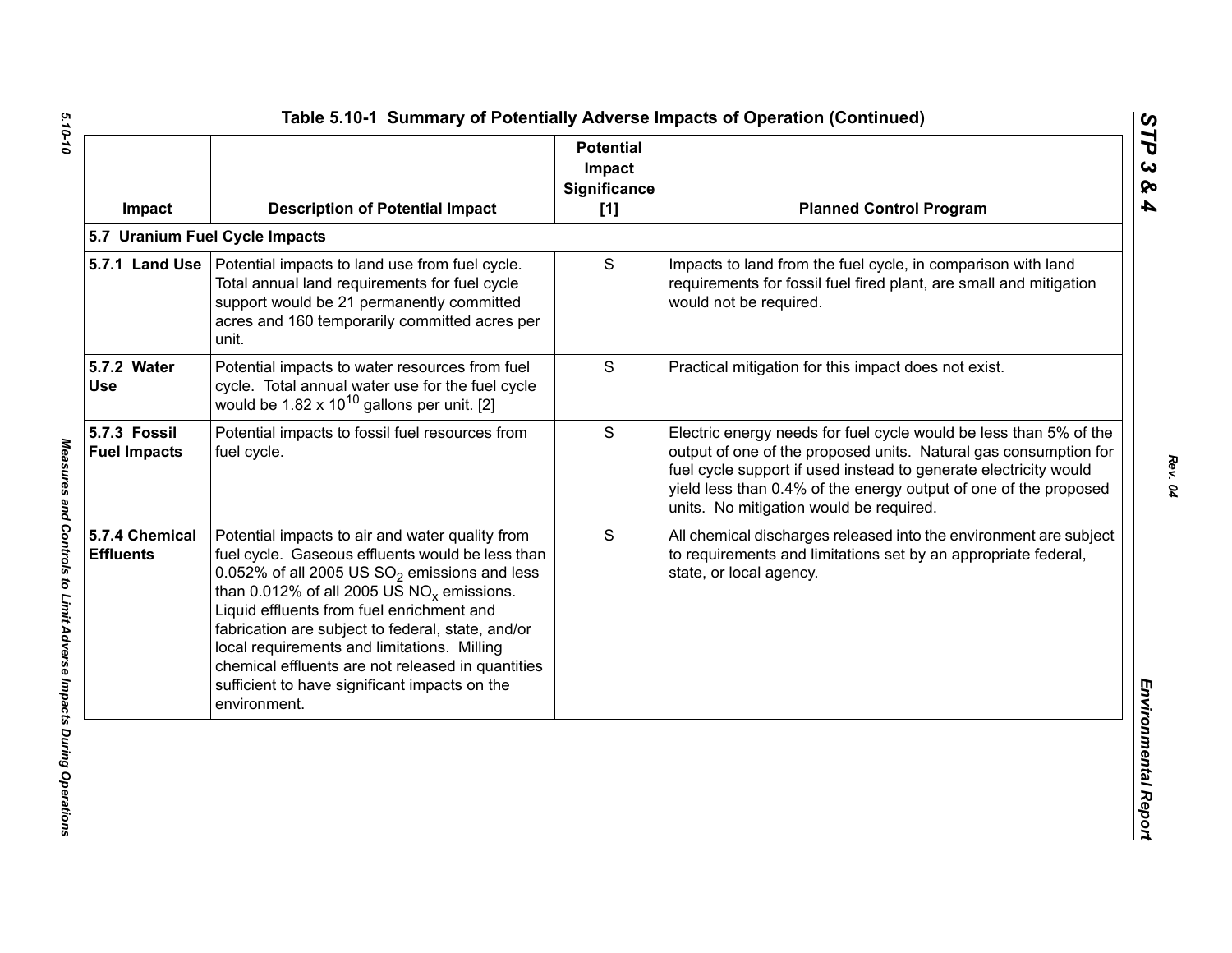| S<br>Potential health impacts to members of the<br>No mitigation would be required.<br>public from radioactive effluents from the fuel<br>Radioactive<br>cycle. The estimated whole-body population<br><b>Effluents</b><br>dose commitment to the U.S. population would<br>be approximately 2600 person-rem per year per<br>unit an estimate that correlates with 1.9 fatalities<br>per year to the U.S. population.<br>5.7.6<br>S<br>Potential environmental impacts from disposal of<br>Radioactive<br>radioactive wastes generated as a result of the<br><b>Waste</b><br>fuel cycle. No significant radioactive releases to<br>time an NRC-licensed high-level waste disposal facility is<br>the environment are expected from low-level<br>waste disposal. No releases to the environment<br>are expected from the repository disposal of<br>other uses.<br>transuranic and high-level waste.<br>S<br>Potential health impacts to fuel cycle workers<br>caused by radiation exposure. The estimated<br>limit of 10 CFR 20.<br>occupational dose (to all fuel cycle workers<br>cumulatively) is approximately 960 person-rem | Impact | <b>Description of Potential Impact</b> | <b>Potential</b><br>Impact<br><b>Significance</b><br>[1] | <b>Planned Control Program</b>                                                                                                                                                                                                                                                   |
|---------------------------------------------------------------------------------------------------------------------------------------------------------------------------------------------------------------------------------------------------------------------------------------------------------------------------------------------------------------------------------------------------------------------------------------------------------------------------------------------------------------------------------------------------------------------------------------------------------------------------------------------------------------------------------------------------------------------------------------------------------------------------------------------------------------------------------------------------------------------------------------------------------------------------------------------------------------------------------------------------------------------------------------------------------------------------------------------------------------------------------|--------|----------------------------------------|----------------------------------------------------------|----------------------------------------------------------------------------------------------------------------------------------------------------------------------------------------------------------------------------------------------------------------------------------|
|                                                                                                                                                                                                                                                                                                                                                                                                                                                                                                                                                                                                                                                                                                                                                                                                                                                                                                                                                                                                                                                                                                                                 | 5.7.5  |                                        |                                                          |                                                                                                                                                                                                                                                                                  |
| 5.7.7<br>Occupational<br><b>Dose</b>                                                                                                                                                                                                                                                                                                                                                                                                                                                                                                                                                                                                                                                                                                                                                                                                                                                                                                                                                                                                                                                                                            |        |                                        |                                                          | Disposal area(s) would be a permitted waste disposal facility with<br>a land use designated for such activities. Disposal area would be<br>operated under appropriate regulations and guidelines until such<br>constructed. At that time, the storage area could be restored for |
| per year per unit.                                                                                                                                                                                                                                                                                                                                                                                                                                                                                                                                                                                                                                                                                                                                                                                                                                                                                                                                                                                                                                                                                                              |        |                                        |                                                          | The dose to any individual would be maintained within the dose                                                                                                                                                                                                                   |
|                                                                                                                                                                                                                                                                                                                                                                                                                                                                                                                                                                                                                                                                                                                                                                                                                                                                                                                                                                                                                                                                                                                                 |        |                                        |                                                          |                                                                                                                                                                                                                                                                                  |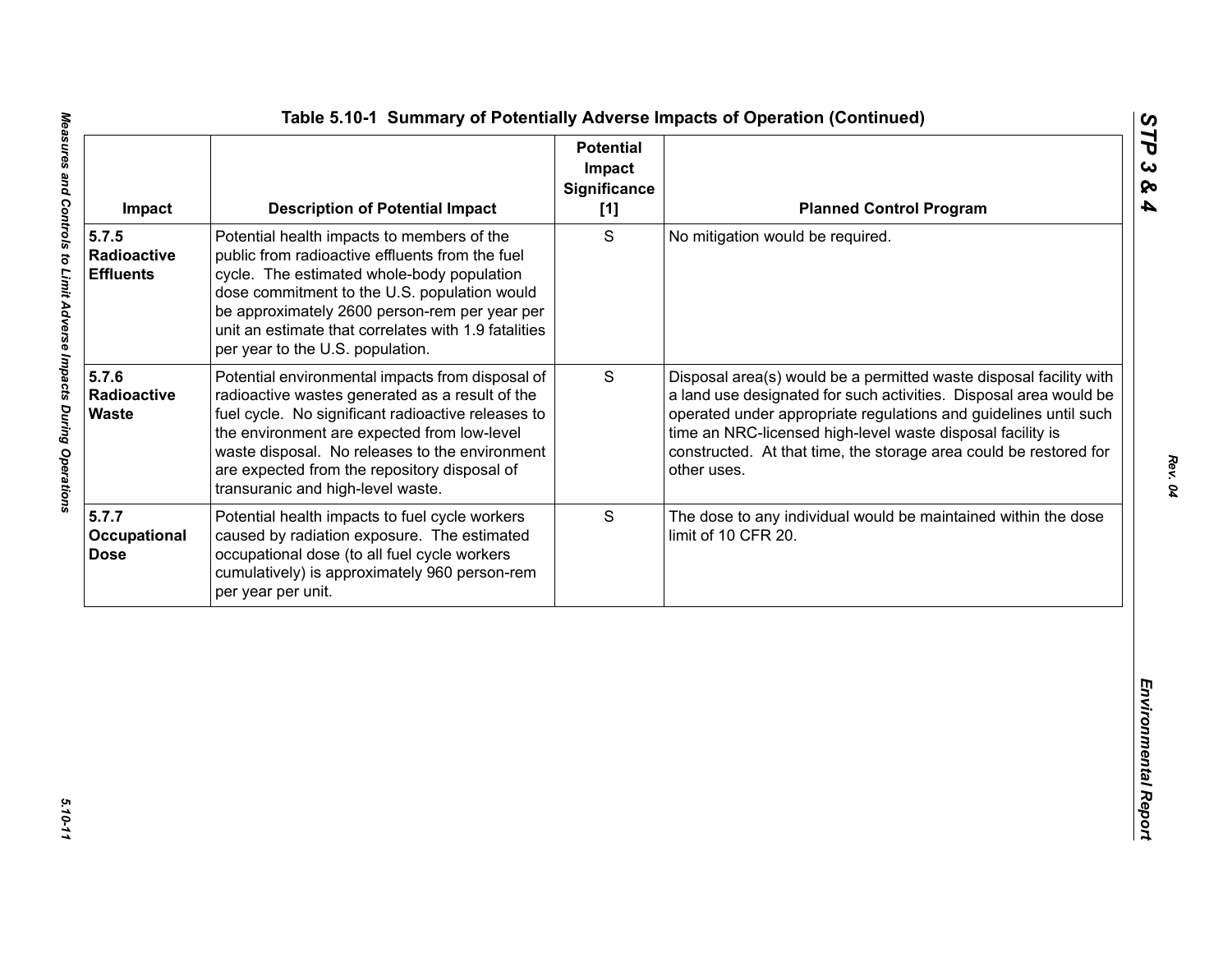| Impact                                         | <b>Description of Potential Impact</b>                                                                                                                                                                                                                                                                                                                                              | <b>Potential</b><br>Impact<br><b>Significance</b><br>[1] | <b>Planned Control Program</b>                                                                                                                                                                                                                                                                                 |
|------------------------------------------------|-------------------------------------------------------------------------------------------------------------------------------------------------------------------------------------------------------------------------------------------------------------------------------------------------------------------------------------------------------------------------------------|----------------------------------------------------------|----------------------------------------------------------------------------------------------------------------------------------------------------------------------------------------------------------------------------------------------------------------------------------------------------------------|
| 5.7.8<br><b>Transportation</b>                 | Potential health impacts to transportation<br>workers and members of the public caused by<br>radiation exposure resulting from the loading,<br>unloading, and transport of radioactive materials<br>associated with the fuel cycle. The estimated<br>dose to workers and the public from<br>transportation associated with the fuel cycle is 4<br>person-rem per year per unit. [2] | S                                                        | Limit amounts of waste handled and disposed of through source<br>reduction, recycling, treatment, to the extent practical and<br>feasible. Construct onsite storage facilities, as required, for<br>wastes and implement a waste management program in<br>compliance with applicable regulatory requirements.  |
| 5.8 Socioeconomic Impacts                      |                                                                                                                                                                                                                                                                                                                                                                                     |                                                          |                                                                                                                                                                                                                                                                                                                |
| 5.8.1 Physical<br><b>Impacts</b>               | Degradation of roads in the vicinity due to<br>increased traffic from commuting of operations<br>workers and deliveries for STP 3 & 4.                                                                                                                                                                                                                                              | $\mathbf S$                                              | Increased tax revenue from STP 3 & 4 will allow for the local<br>government to improve roads as needed.                                                                                                                                                                                                        |
|                                                | Potential impacts to air quality from limited,<br>short-term operation of auxiliary systems.                                                                                                                                                                                                                                                                                        | $\mathsf{S}$                                             | Obtain air permits and operate systems within permit limits and<br>monitor emissions as required.                                                                                                                                                                                                              |
|                                                | Visual impacts to landscape from reactor<br>buildings, cooling towers, and associated<br>plumes.                                                                                                                                                                                                                                                                                    | S                                                        | No mitigation would be required.                                                                                                                                                                                                                                                                               |
| 5.8.2 Social<br>and Economic<br><b>Impacts</b> | Potential adverse economic impact to Matagorda<br>County residents due to potential increase in<br>rental rates and housing prices due to influx of<br>operations workers. [2]                                                                                                                                                                                                      | $M-L$                                                    | Maintain communication with local and regional governmental<br>and non-government organizations in a timely manner so that<br>they are aware of number of workers coming (and the number of<br>construction workers departing) and the timing of arrivals (and<br>departures) to allow for community planning. |
|                                                | Increased demand for water by operations<br>workers would further stress water supplies<br>which are predicted by the water planning<br>organization to fall short of water demand after<br>2010. [2]                                                                                                                                                                               | $S-M$                                                    | Maintain communication with local and regional governmental<br>and non-government organizations in a timely manner so that<br>they are aware of number of workers coming (and the number of<br>construction workers departing) and the timing of arrivals (and<br>departures) to allow for community planning. |

Measures and Controls to Limit Adverse Impacts During Operations

*STP 3 & 4*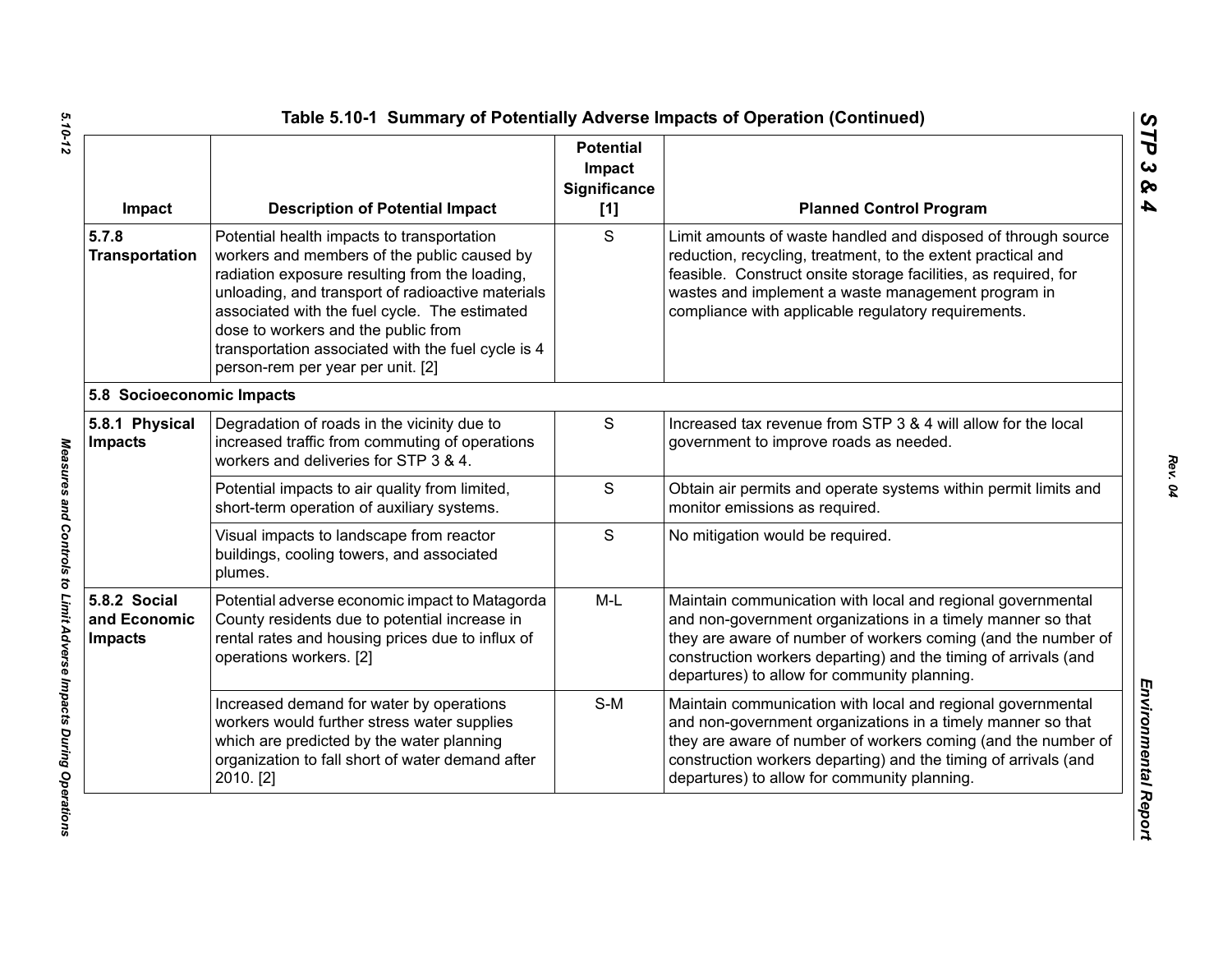| Impact                                                        | <b>Description of Potential Impact</b>                                                                                                                                                                                                          | <b>Potential</b><br>Impact<br><b>Significance</b><br>[1] | <b>Planned Control Program</b>                                                                                                                                                                                                                                                                                                                                                                                                                                                                                     |
|---------------------------------------------------------------|-------------------------------------------------------------------------------------------------------------------------------------------------------------------------------------------------------------------------------------------------|----------------------------------------------------------|--------------------------------------------------------------------------------------------------------------------------------------------------------------------------------------------------------------------------------------------------------------------------------------------------------------------------------------------------------------------------------------------------------------------------------------------------------------------------------------------------------------------|
| 5.8.2 Social<br>and Economic<br><b>Impacts</b><br>(continued) | Increased wastewater volume as a result of in-<br>migrating operations workforce would contribute<br>to an overall population-related increase in<br>wastewater volume which could exceed<br>wastewater treatment capabilities in the area. [2] | $S-M$                                                    | Maintain communication with local and regional governmental<br>and non-government organizations in a timely manner so that<br>they are aware of number of workers coming (and the number of<br>construction workers departing) and the timing of arrivals (and<br>departures) to allow for community planning.                                                                                                                                                                                                     |
|                                                               | Potential impact to police and fire department<br>services in Matagorda and Brazoria Counties<br>due to small increases in the ratio of<br>residents/residences to police and firefighters.<br>$[2]$                                            | $\mathbf S$                                              | Maintain communication with local and regional governmental<br>and non-government organizations in a timely manner so that<br>they are aware of number of workers coming (and the number of<br>construction workers departing) and the timing of arrivals (and<br>departures) to allow for community planning.                                                                                                                                                                                                     |
|                                                               | Potential impact to medical services in<br>Matagorda and Brazoria Counties due to<br>medical service needs of in-migrating operations<br>workforce.                                                                                             | S                                                        | Maintain communication with local and regional governmental<br>and non-government organizations in a timely manner so that<br>they are aware of number of workers coming (and the number of<br>construction workers departing) and the timing of arrivals (and<br>departures) to allow for community planning.<br>Increased property tax revenues as a result of the increased<br>population, and, in the case of Matagorda County, property taxes<br>on the new reactors, would fund additional medical services. |
|                                                               |                                                                                                                                                                                                                                                 |                                                          |                                                                                                                                                                                                                                                                                                                                                                                                                                                                                                                    |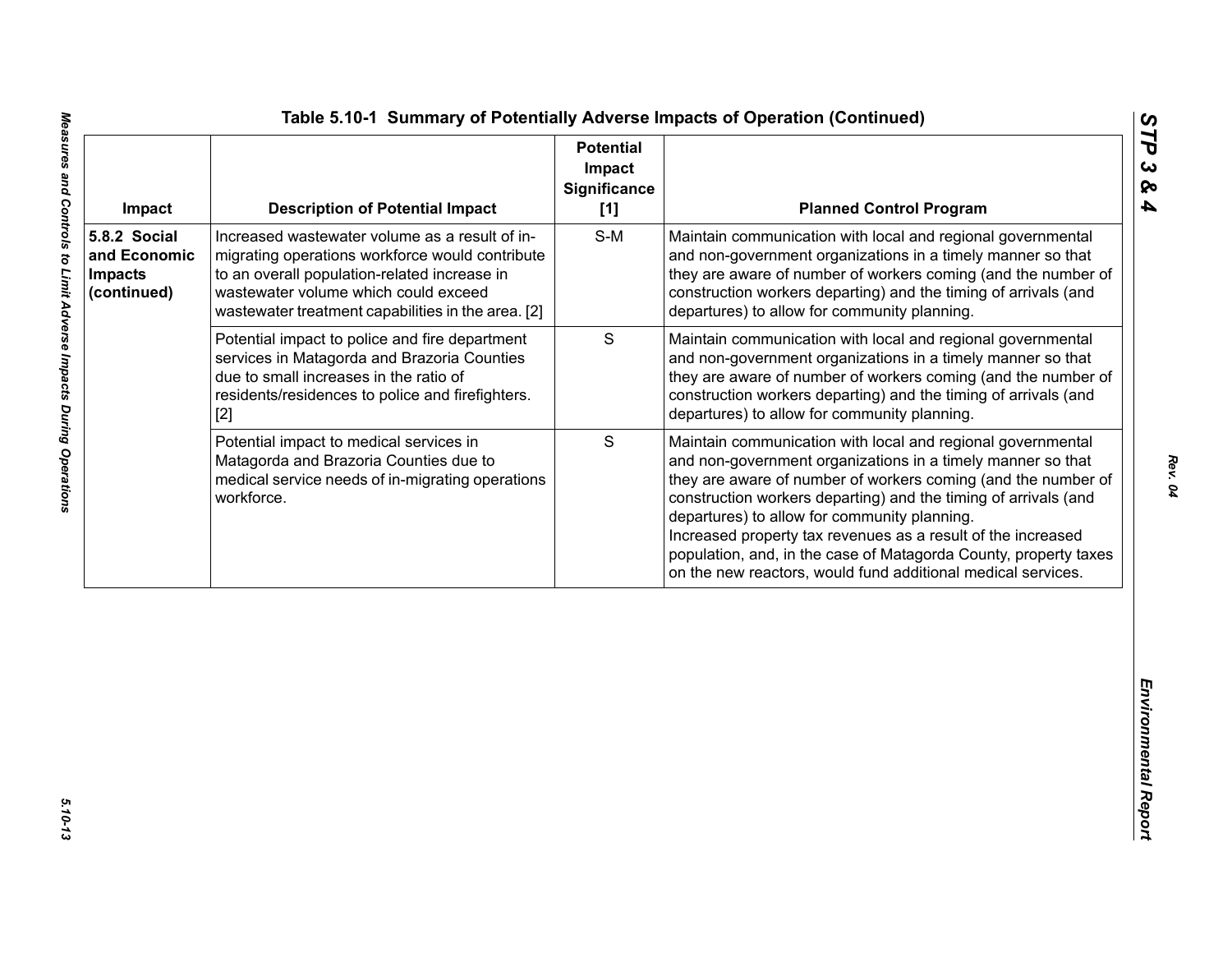| Impact                                                        | <b>Description of Potential Impact</b>                                                                                                                                                                    | <b>Potential</b><br>Impact<br><b>Significance</b><br>[1] | <b>Planned Control Program</b>                                                                                                                                                                                                                                                                                                                                                                                                                                                                                                                                        |
|---------------------------------------------------------------|-----------------------------------------------------------------------------------------------------------------------------------------------------------------------------------------------------------|----------------------------------------------------------|-----------------------------------------------------------------------------------------------------------------------------------------------------------------------------------------------------------------------------------------------------------------------------------------------------------------------------------------------------------------------------------------------------------------------------------------------------------------------------------------------------------------------------------------------------------------------|
| 5.8.2 Social<br>and Economic<br><b>Impacts</b><br>(continued) | Impact to Matagorda County schools due to in-<br>migrating operations workforce increasing the<br>student population by an estimated 14 percent.<br>$[2]$                                                 | $M-L$                                                    | Maintain communication with local and regional governmental<br>and non-government organizations in a timely manner so that<br>they are aware of number of workers coming (and the number of<br>construction workers departing) and the timing of arrivals (and<br>departures) to allow for community planning.<br>Increased property tax revenues as a result of the increased<br>population, and, in the case of Matagorda County, property taxes<br>on the new reactors, would fund additional teachers and facilities<br>for Palacios Independent School District. |
|                                                               | Traffic congestion due to operations and outage<br>workforces commuting. Hourly vehicle capacity<br>would be exceeded during shift changes with<br>only the operations workforce commuting to<br>STP. [2] | $M-L$                                                    | Stagger outage schedules so only one unit will be down at a time.<br>Stagger arrival and departure times.                                                                                                                                                                                                                                                                                                                                                                                                                                                             |
| 5.8.3<br>Environmental<br><b>Justice Impacts</b>              | Low-income rental housing rates could increase<br>due to increased demand for housing, potentially<br>displacing low-income renters in Matagorda<br>County during the construction phase. [2]             | S                                                        | Analysis of housing availability in Matagorda County determined<br>that the probability of this being an issue is low. Because of this,<br>control efforts would not be necessary.                                                                                                                                                                                                                                                                                                                                                                                    |
| 5.9 Decommissioning                                           |                                                                                                                                                                                                           |                                                          |                                                                                                                                                                                                                                                                                                                                                                                                                                                                                                                                                                       |
| 5.9 Decom-<br>missioning                                      | Potential impact to worker health due to<br>occupational exposures.                                                                                                                                       | $\mathbf S$                                              | Continue applicable mitigation measures employed during the<br>operations period for decommissioning activities.                                                                                                                                                                                                                                                                                                                                                                                                                                                      |
|                                                               | Potential health impact to transportation worker<br>and members of the public due to exposure to<br>radiological materials during loading, unloading,<br>and transport.                                   | $\mathbf S$                                              | Continue applicable mitigation measures employed during the<br>operations period for transportation of waste and materials to<br>disposal sites.                                                                                                                                                                                                                                                                                                                                                                                                                      |

5.10-14